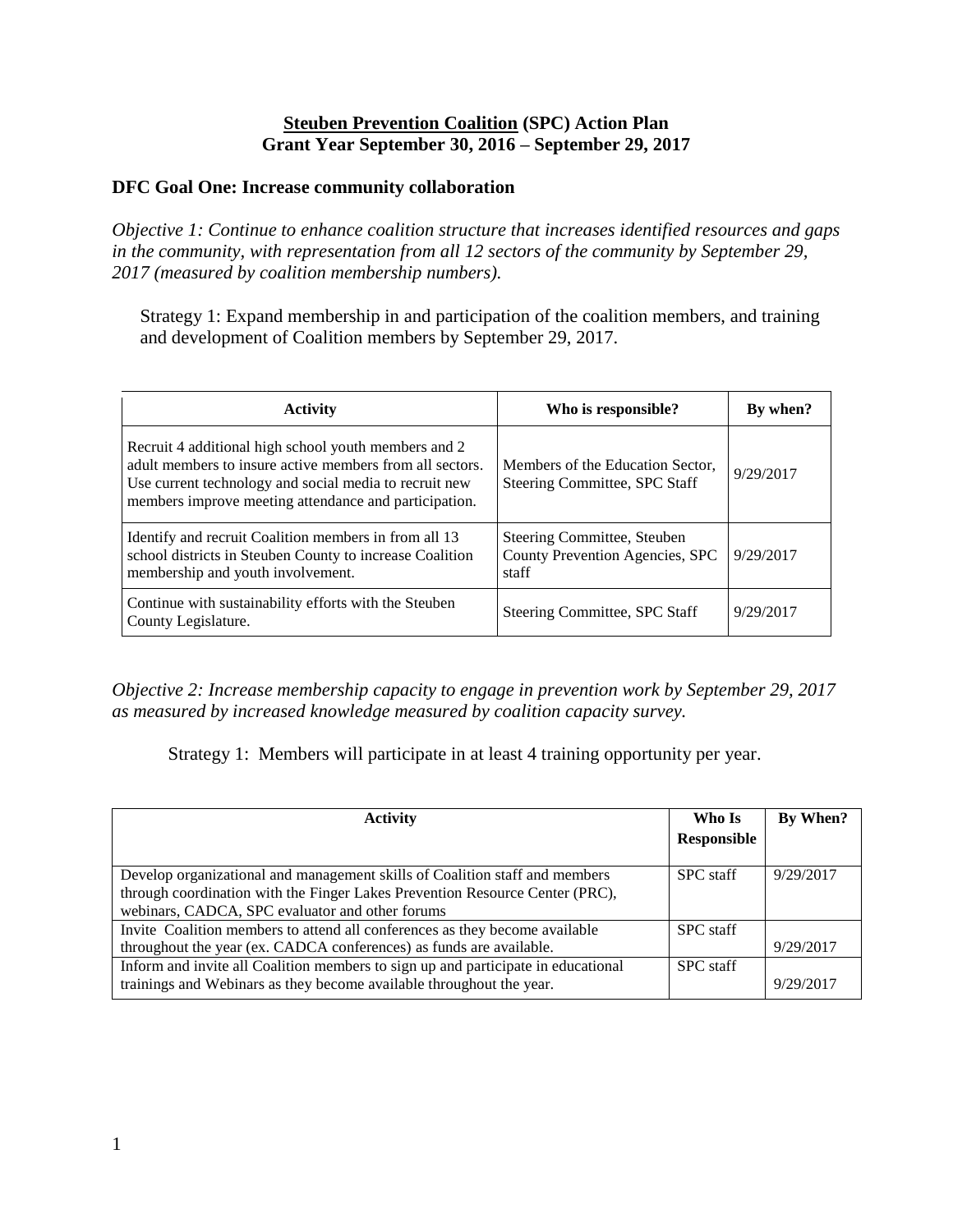*Objective 3: Investigate alternative methods to engage youth membership in Coalition activities by September 29, 2017 as measured by coalition membership numbers.*

Strategy 1: Increase youth membership attendance at Coalition meetings and activities provided*.*

| <b>Activity</b>                                                                    | Who is responsible?                                                  | By when?  |
|------------------------------------------------------------------------------------|----------------------------------------------------------------------|-----------|
| Increasing the number of schools participation in the<br>Youth Action Forum.       | Youth Action Forum Committee.<br><b>Coalition Members, SPC Staff</b> | 9/29/2017 |
| Explore alternative funding for sustainability of the Youth<br><b>Action Forum</b> | Youth Action Forum Committee,<br>Coalition Members, SPC Staff        | 9/29/2017 |
| Establishing Regional Youth Coalition meetings.                                    | Youth Action Forum Committee,<br>Coalition Members, SPC Staff        | 9/29/2017 |
| Development of PSA projects for youth participation                                | Youth Action Forum Committee,<br><b>Coalition Members, SPC Staff</b> | 9/29/2017 |

## Strategy 2: Providing Support

| <b>Activity</b>                                                                   | Who is responsible?                      | By when?    |
|-----------------------------------------------------------------------------------|------------------------------------------|-------------|
| Host 3rd Annual Youth Action Forum                                                | Youth workgroup, SPC staff               | 10/31/2016  |
| Strive to involve all 13 schools in the $4th$ Annual Youth<br><b>Action Forum</b> | Youth workgroup, steering, SPC<br>staff  | 10/31//2017 |
| Engage Youth Action Forum 'graduates' in ongoing<br>coalition activities.         | Youth workgroup, coalition, SPC<br>staff | 9/29/2017   |

*Objective 4: Collect data from key informant interviews, focus groups, adult perception surveys and adult community surveys (measured by reports of compiled data).*

Strategy 1: Implement, analyze and report information from all data collected by September 29, 2017.

| <b>Activity</b>                                                       | Who is responsible?                          | By when?  |
|-----------------------------------------------------------------------|----------------------------------------------|-----------|
| Conduct 4 youth focus groups and 4 adult key<br>informant interviews. | Coalition members, SPC staff                 | 5/31/2017 |
| Conduct an adult perception survey to at least 250<br>adults.         | UAD and MJP Task Force<br>members, SPC staff | 8/31/17   |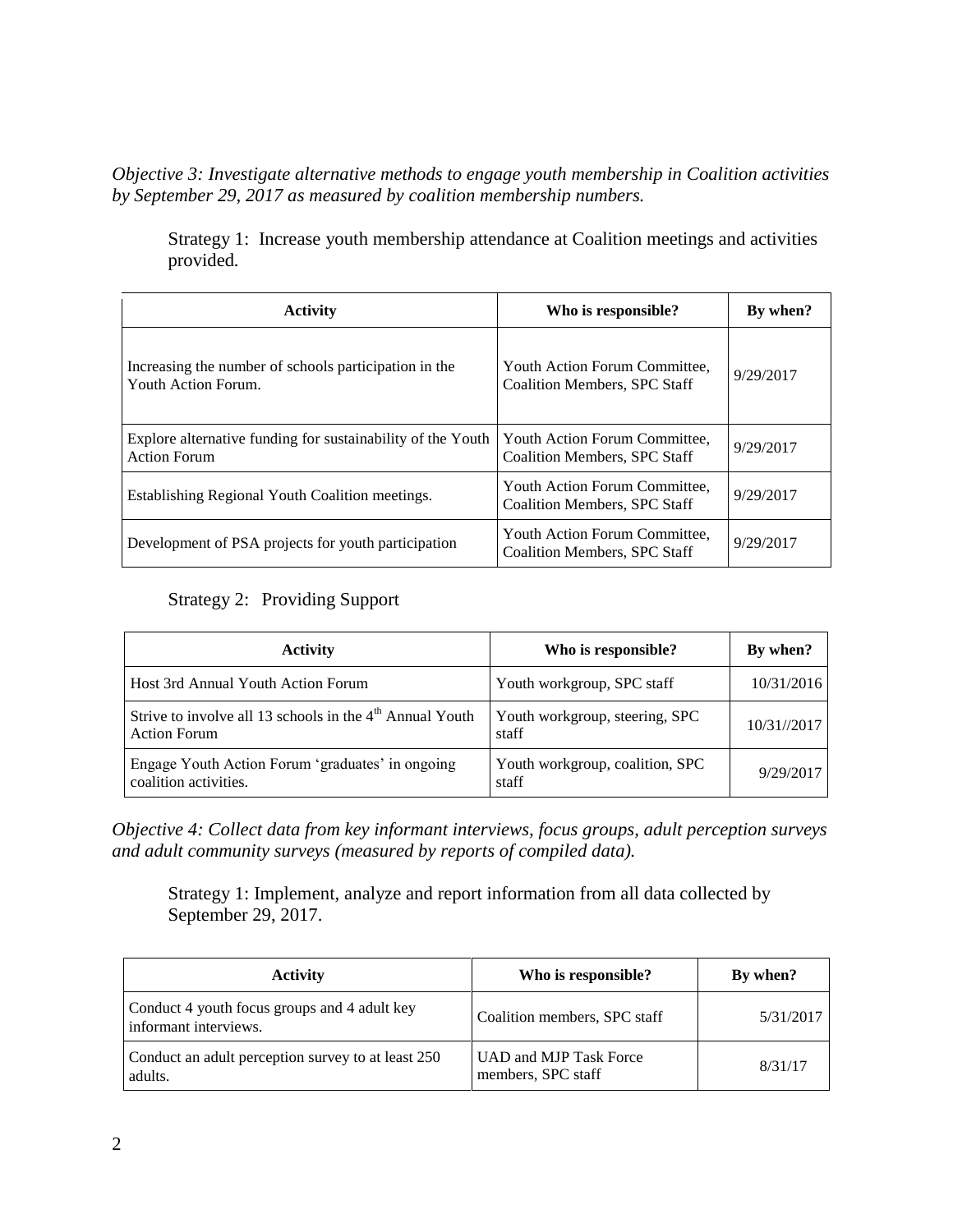| Collect additional community data from sources such<br>as county health assessment and short surveys placed<br>at health fair tables, information display tables, open<br>house and similar school events.                                        | Coalition members, SPC staff  | 5/31/2017 |
|---------------------------------------------------------------------------------------------------------------------------------------------------------------------------------------------------------------------------------------------------|-------------------------------|-----------|
| Review and update community assessment                                                                                                                                                                                                            | Coalition, PRC, SPC staff     | 4/30/2017 |
| Convene Steuben's three prevention providers and<br>the Steuben County Department of Community<br>Services to assess unmet needs of youth, and identify<br>available resources. This will continue to be a<br>function of our Steering Committee. | Steering Committee, SPC staff | 3/31/2017 |

*Objective 5: Investigate the use and abuse of Opioid/Prescription Pain medication in Steuben County (measured by reports of compiled data).*

Strategy 1: Provide Information.

| <b>Activity</b>                                                 | Who is responsible? | By when?  |
|-----------------------------------------------------------------|---------------------|-----------|
| Involvement in Steuben County Opioid Forum                      | <b>SPC Staff</b>    | 2/10/2017 |
| Involvement in Steuben County Chemical Dependency<br>Committee  | <b>SPC Staff</b>    | ongoing   |
| Collection of Opioid Use/Opioid Prescription Medication<br>data | <b>SPC</b> Staff    | 9/29/2017 |

#### **DFC Goal Two: Reduce youth substance use.**

*Objective 1: Reduce Youth Alcohol Use by 3% (measured by 30 day use reported by grades 8, 10 and 12 in student survey) by Sept. 29, 2018. The next round of student surveys will be administered in Oct. of 2017.*

Strategy 1: Provide Information

| <b>Activity</b>                                                                                                                                                                                                                                                                  | Who is responsible?              | By when?  |
|----------------------------------------------------------------------------------------------------------------------------------------------------------------------------------------------------------------------------------------------------------------------------------|----------------------------------|-----------|
| Educational outreach – Develop and distribute material,<br>Tips for the Tool Box, create PSA's, manage health &<br>wellness fairs, media interviews                                                                                                                              | <b>UAD Task Force, SPC staff</b> | 9/29/2017 |
| Develop a parent educational series of flyers concerning<br>alcohol and other drugs including legal consequences;<br>i.e. Social Host Law, to reduce the incidence of parents<br>allowing access to alcohol. Place flyers on school<br>district web-sites and county newspapers. | UAD Task Force, SPC staff        | 9/29/2017 |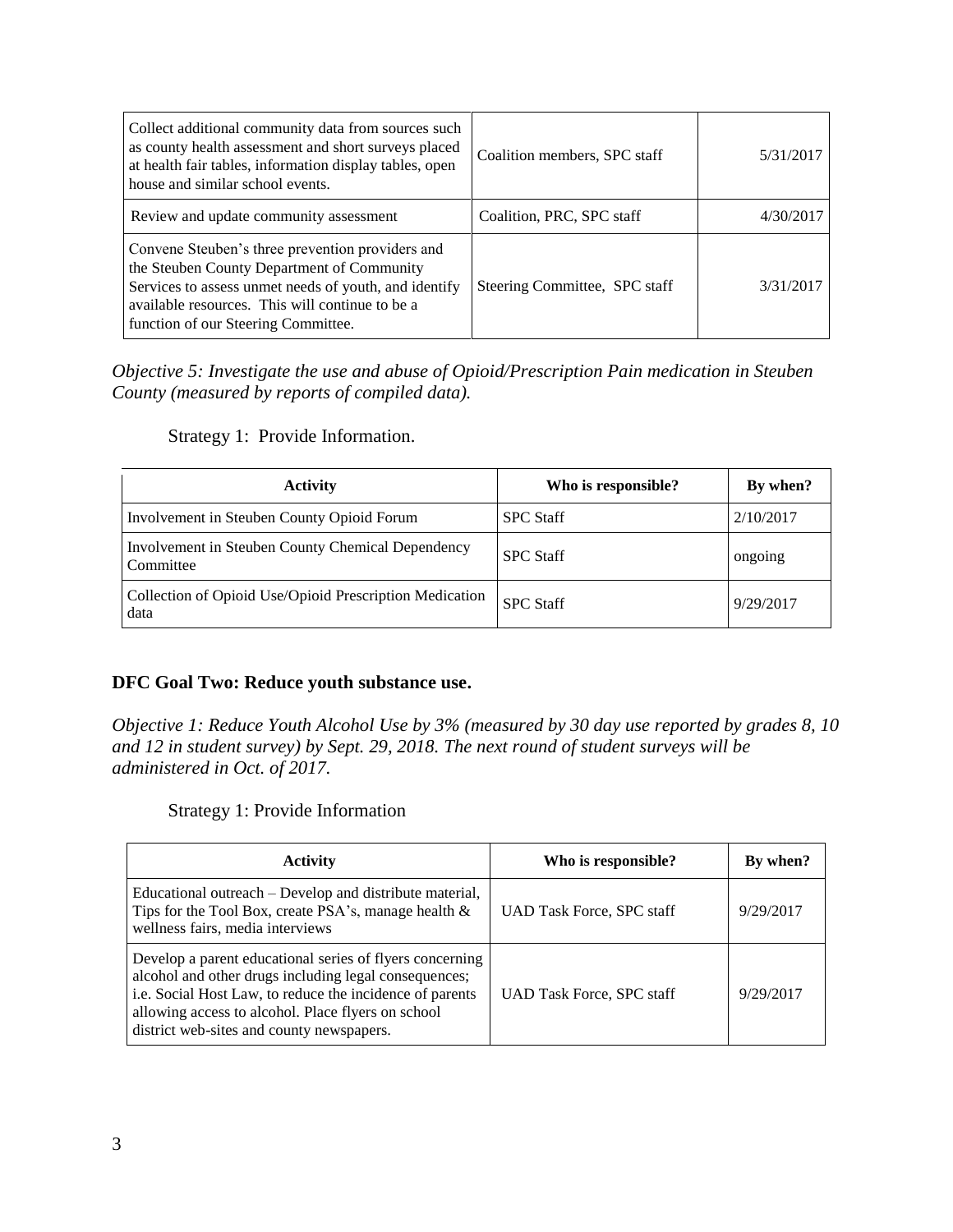| <b>Activity</b>                                                                                                                                                                                                             | Who is responsible?                               | By when?  |
|-----------------------------------------------------------------------------------------------------------------------------------------------------------------------------------------------------------------------------|---------------------------------------------------|-----------|
| Recruit youth to participate in a sticker shock program<br>in at least 4 communities applying "don't serve to under<br>21" stickers on cooler cases and multi-packs of beer at<br>convenience stores.                       | <b>UAD Task Force, SPC staff</b>                  | 7/31/2017 |
| Sponsor a teen media contest – PSA's billboards, video<br>ads, video contest, poster contest addressing the legal<br>and physical effects of underage drinking                                                              | <b>UAD Task Force, SPC staff</b>                  | 5/31/2017 |
| Support the DA & Sheriff authored prom and<br>graduation letters to parents of all juniors and seniors in<br>all schools county wide addressing the legal<br>consequences of hosting/attending underage drinking<br>parties | DA, Sheriff, UAD Task Force<br>members, SPC staff | 6/30/2017 |

## Strategy 2: Build Skill

| <b>Activity</b>                                                        | Who is responsible?                     | By when?  |
|------------------------------------------------------------------------|-----------------------------------------|-----------|
| Conduct a minimum of 2 TIPs training for off premise<br>establishments | Coalition, UAD Task Force, SPC<br>staff | 9/29/2017 |

## Strategy 3: Access/Barriers

| <b>Activity</b>                                                             | Who is responsible?                     | By when?  |
|-----------------------------------------------------------------------------|-----------------------------------------|-----------|
| Develop a media campaign centered around the<br>underage drinking tip line. | Coalition, UAD Task Force, SPC<br>staff | 9/29/2017 |

## Strategy 4: Incentives/ Disincentives

| <b>Activity</b>                                                                                                                                               | Who is responsible?              | By when?  |
|---------------------------------------------------------------------------------------------------------------------------------------------------------------|----------------------------------|-----------|
| Increase public recognition program for proactive law<br>enforcement, youth doing the right thing and adults<br>supporting youth decisions to be alcohol free | Coalition, UAD Task Force        | 9/29/2017 |
| Public recognition of TIPs certified establishments                                                                                                           | <b>UAD Task Force, SPC staff</b> | 9/29/2017 |

# Strategy 5: Physical Design

| <b>Activity</b> | Who is responsible?<br>By when? |
|-----------------|---------------------------------|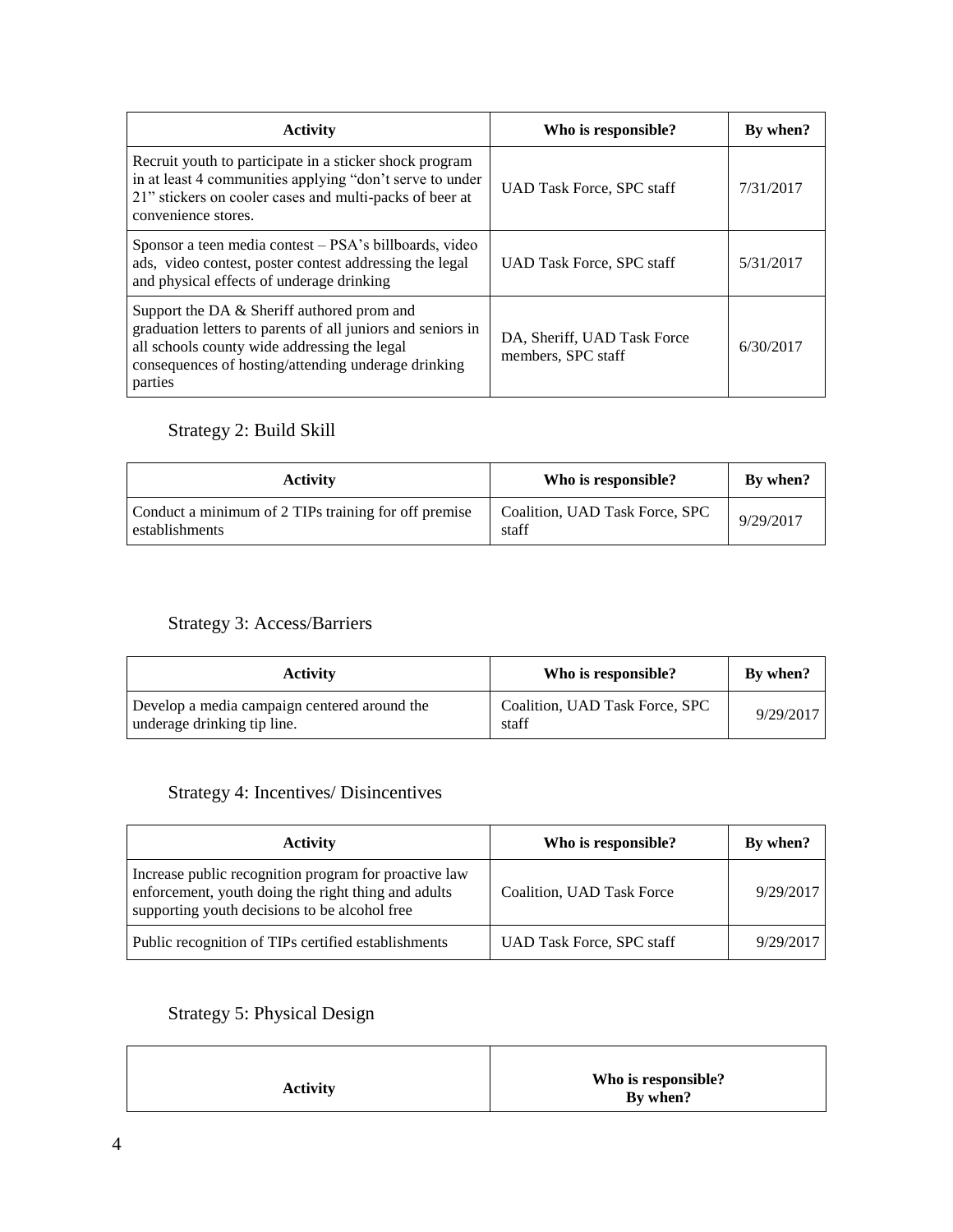| Post permanent Social Host signs in retail stores | Coalition, UAD and MJP Task<br>Force members | 9/29/2017 |  |
|---------------------------------------------------|----------------------------------------------|-----------|--|
|---------------------------------------------------|----------------------------------------------|-----------|--|

*Objective 2: Reduce youth marijuana use by 3% (as measured by 30 day use reported by 8 th , 10th and 12th graders in the student survey) by Sept. 29, 2018. The next round of student surveys will be administered in October of 2017.*

Strategy 1: Provide Information

| <b>Activity</b>                                                                                                                                                                                                                                                                                                       | Who is responsible?              | By when?  |
|-----------------------------------------------------------------------------------------------------------------------------------------------------------------------------------------------------------------------------------------------------------------------------------------------------------------------|----------------------------------|-----------|
| Educational outreach – distribute material, PSA's,<br>health & wellness fairs, media interviews pertaining to<br>the legal and physical effects of youth use of marijuana<br>and information about the new medical marijuana law<br>in NYS.                                                                           | <b>MJP Task Force, SPC staff</b> | 9/29/2017 |
| Develop a parent education and promote series of flyers<br>concerning marijuana, medical marijuana, and other<br>drugs including legal consequences; i.e. Social Host<br>Law, to reduce the incidence of parents allowing access<br>to marijuana. Place flyers on school district web-sites<br>and county newspapers. | <b>MJP</b> Task Force, SPC staff | 9/29/2017 |

### Strategy 2: Build Skill

| <b>Activity</b>                                                                                                                                                         | Who is responsible?              | By when?  |
|-------------------------------------------------------------------------------------------------------------------------------------------------------------------------|----------------------------------|-----------|
| Conduct DITEP refresher class for education and youth<br>serving staff                                                                                                  | <b>MJP Task Force, SPC staff</b> | 8/31/2017 |
| Design/implement a presentation for law enforcement,<br>parents, administrators, and counselors covering current<br>drug trends, product marketing and prevention tips. | <b>MJP Task Force, SPC staff</b> | 3/31/2017 |

### Strategy 3: Access/ Barriers

| Activity                                                                 | Who is responsible?              | By when?  |
|--------------------------------------------------------------------------|----------------------------------|-----------|
| Develop a media campaign centered around the<br>Sheriff's Drug Tip Line. | <b>MJP Task Force, SPC staff</b> | 9/29/2017 |

### Strategy 4: Incentives/ Disincentives

| <b>Activity</b>                                                                                                                                                                  | Who is responsible?              | By when?  |
|----------------------------------------------------------------------------------------------------------------------------------------------------------------------------------|----------------------------------|-----------|
| Continue our public recognition program for proactive<br>law enforcement, youth doing the right thing and adults<br>supporting youth decisions to be marijuana and drug<br>free. | <b>MJP Task Force, SPC staff</b> | 9/29/2017 |